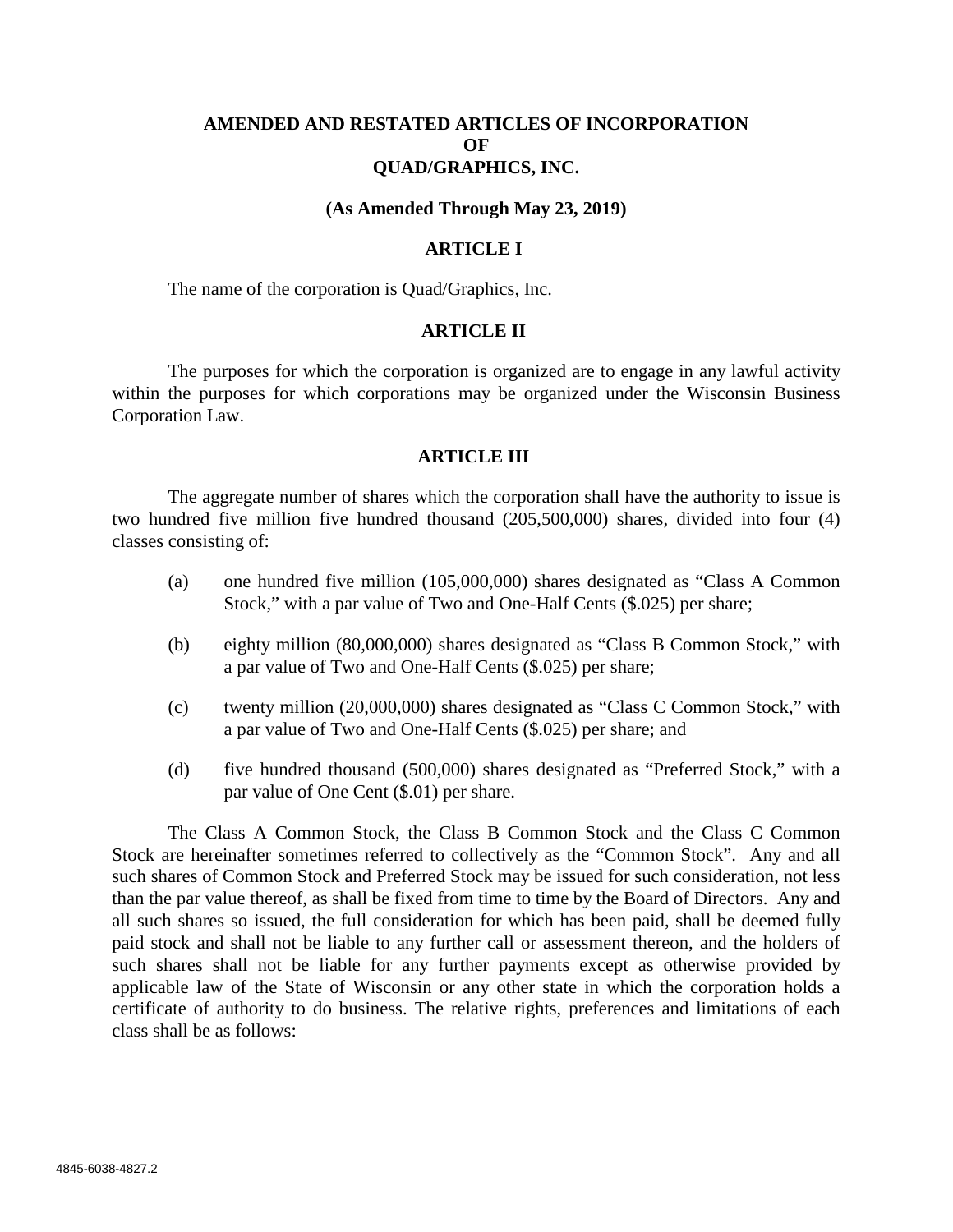## (A) Common Stock

Except as provided in this Article III, the Class A Common Stock, the Class B Common Stock and the Class C Common Stock shall have the same rights and privileges and shall rank equally, share ratably and be identical in all respects as to all matters, including the following: if there should be any distribution of property, merger, consolidation, purchase or acquisition of property or stock, asset transfer, division, share exchange, recapitalization or reorganization of the corporation, the holders of the Class A Common Stock, the holders of Class B Common Stock and the holders of Class C Common Stock shall receive the property, shares of stock, other securities or rights or other assets as would be issuable or payable upon such distribution, merger, consolidation, purchase or acquisition of such property or stock, asset transfer, division, share exchange, recapitalization or reorganization in proportion to the number of shares held by them, respectively, without regard to class.

# (1) Dividends, Combinations and Subdivisions

- (a) The holders of the Class A Common Stock, the Class B Common Stock and the Class C Common Stock shall be entitled to receive, when and as declared by the Board of Directors, such dividends, including share distributions (as defined in subparagraph  $(A)(I)(b)$ ), as may be declared from time to time by the Board of Directors subject to any limitations of applicable law of the State of Wisconsin and to the rights of the holders of the Preferred Stock, and provided that dividends are paid pro rata to the holders of all classes of Common Stock and provided further that, in the event of a share distribution, such pro rata distribution shall be made in accordance with subparagraph  $(A)(l)(b)$ .
- (b) If at any time a distribution is to be paid in Class A Common Stock, Class B Common Stock or Class C Common Stock (a "share distribution"), such share distribution may be declared and distributed only as follows:
	- (i) Shares of one class of Common Stock (the "first class") may be distributed on shares of that class, provided that there is declared and paid a simultaneous distribution of shares of the other classes of Common Stock (the "second and third classes") to the respective holders of the second and third classes, where such simultaneous distribution shall consist of a number of shares of the respective second and third classes equal on a per share basis to the number of shares of the first class which are distributed to holders of the first class.
	- (ii) Notwithstanding subsection  $(l)(b)(i)$  of Section A of this Article III and subject to any limitations of the law of the State of Wisconsin or as set forth herein, shares of the first class may be distributed on shares of the second and third classes, provided that there is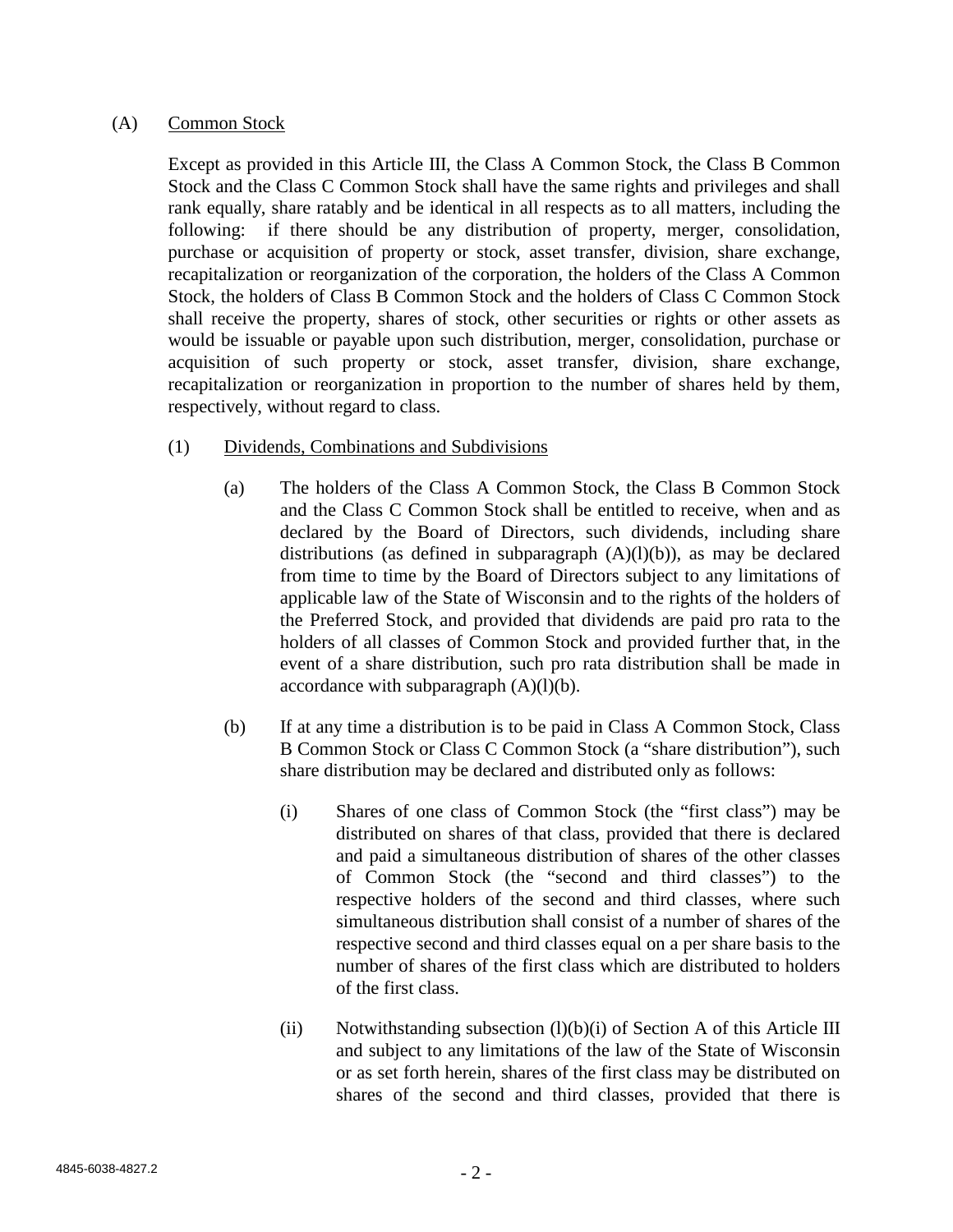declared and paid a simultaneous distribution of shares of the first class to holders of shares of the first class, which simultaneous distribution shall consist of a number of shares of the first class equal on a per share basis to the number of shares of the first class which are distributed to holders of the second and third classes. In no event shall shares of Class C Common Stock be distributed to holders that do not satisfy the ownership requirements set forth in subparagraph  $(A)(4)(c)$  of this Article III pertaining to qualified employee benefit plans.

- (c) The corporation shall not combine or subdivide shares of the first class without making a simultaneous combination or subdivision of shares of the second and third classes which is equal on a per share basis to the combination or subdivision of the shares of the first class.
- (2) Voting

Voting power shall be divided between the Class A Common Stock, Class B Common Stock and Class C Common Stock as follows:

- (a) Except as provided in subparagraph  $(A)(2)(b)$  of this Article III, the holders of Class A Common Stock, Class B Common Stock and Class C Common Stock shall in all matters vote together as a single class subject to any voting rights which may be granted to holders of Preferred Stock, provided that the holders of Class A Common Stock shall have one vote per share, the holders of Class B Common Stock shall have ten votes per share and the holders of Class C Common Stock shall have ten votes per share.
- (b) The holders of Class A Common Stock, the holders of Class B Common Stock and the holders of Class C Common Stock shall be entitled to vote as separate classes on such other matters as may be required by the law of the State of Wisconsin to be submitted to such holders voting as separate classes.
- (c) Notwithstanding anything in this subparagraph  $(A)(2)$  to the contrary but subject to any voting rights which may be granted to holders of Preferred Stock, the holders of any class of Common Stock shall have exclusive voting power on all matters at any time when no other classes of Common Stock are issued and outstanding.
- (3) Conversion
	- (a) Voluntary Conversion. Each holder of Class B Common Stock and Class C Common Stock may at any time or from time to time, in such holder's sole discretion and at such holder's option, convert any whole number of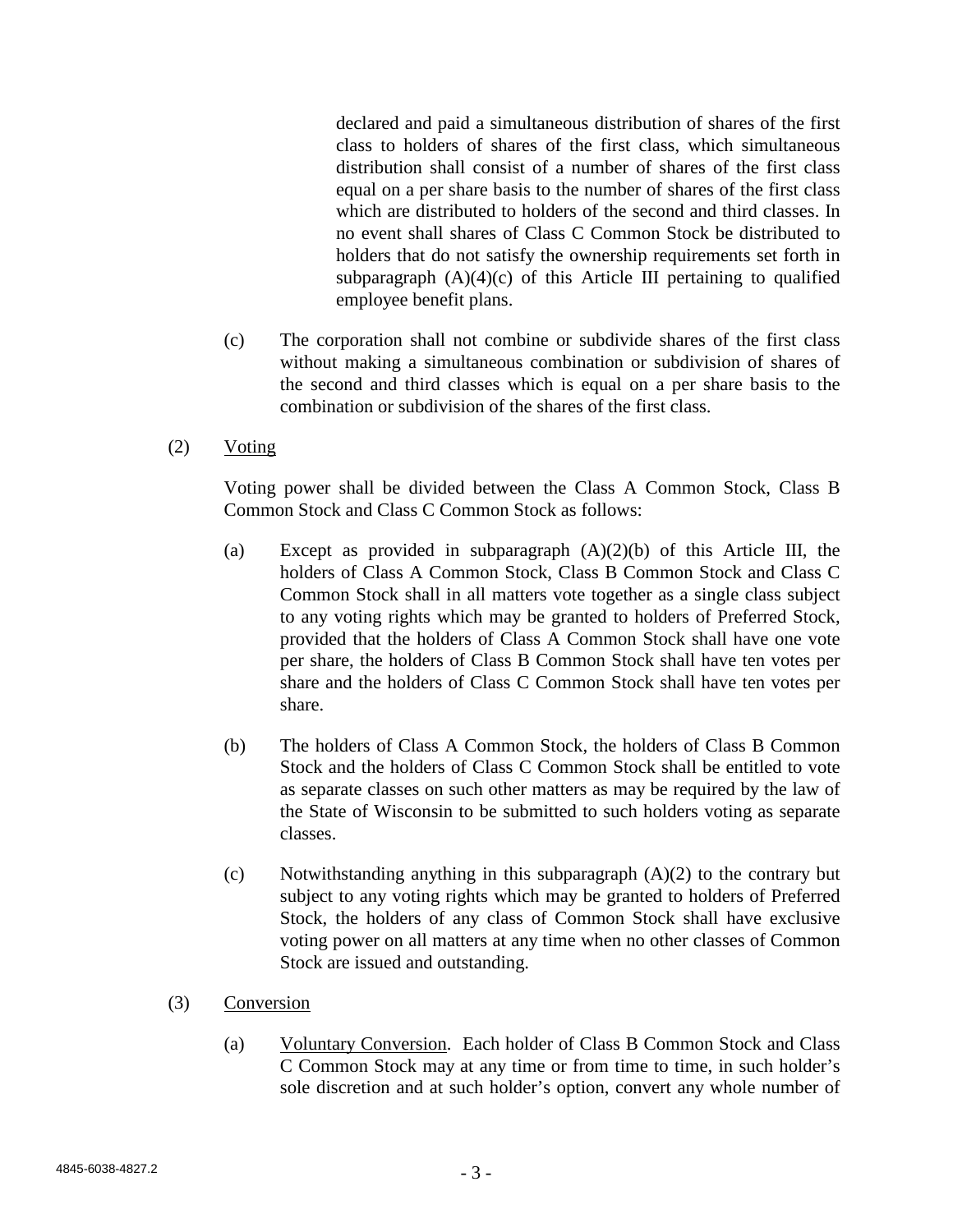shares of or all of such holder's Class B Common Stock or Class C Common Stock into fully paid and nonassessable Class A Common Stock at the rate (subject to adjustment as hereinafter provided) of one (1) share of Class A Common Stock for each share of Class B Common Stock or Class C Common Stock surrendered for conversion. Any such conversion may be effected by any holder of Class B Common Stock or Class C Common Stock surrendering such holder's certificate or certificates for the Class B Common Stock or Class C Common Stock to be converted, duly endorsed, at the office of the corporation or any transfer agent for the Class B Common Stock or Class C Common Stock, together with a written notice to the corporation at such office that such holder elects to convert all or a specified number of shares of Class B Common Stock or Class C Common Stock and stating the name or names in which such holder desires the certificate or certificates for such Class A Common Stock to be issued. Promptly thereafter, the corporation shall issue and deliver to such holder or such holder's nominee or nominees, a certificate or certificates for the number of shares of Class A Common Stock to which such holder shall be entitled as aforesaid (or, in the event ownership is recorded in "book entry" form, a share statement reflecting ownership of such shares). Such conversion shall be deemed to have been made at the close of business at the date of such surrender, and the person or persons entitled to receive the Class A Common Stock issuable on such conversion shall be treated for all purposes as the recordholder or holders or such Class A Common Stock on that date. The issuance of certificates, if any, for shares of Class A Common Stock upon conversion of shares of Class B Common Stock or Class C Common Stock shall be made without charge for any stamp or other similar tax in respect of such issuance. However, if any such certificate or "book entry" entry is to be issued or made, as applicable, in a name other than that of the holder of the share or shares of Class B Common Stock or Class C Common Stock converted, the person or persons requesting the issuance thereof shall pay to the corporation the amount of any tax which may be payable in respect of any transfer involved in such issuance or shall establish to the satisfaction of the corporation that such tax has been paid.

(b) Adjustment of Conversion Ratio; No Fractional Shares. In the event that, prior to the conversion of all shares of Class B Common Stock or Class C Common Stock into Class A Common Stock, any one class of Common Stock is changed into, exchanged for or reclassified into a different number of shares of outstanding securities of the corporation, or any other corporation or entity, without such action being taken on a proportionate basis with respect to the other classes of Common Stock, whether such change, exchange or reclassification occurs through a reorganization, recapitalization, stock dividend, stock split, combination of shares, merger, consolidation or otherwise, then the conversion rate specified above and in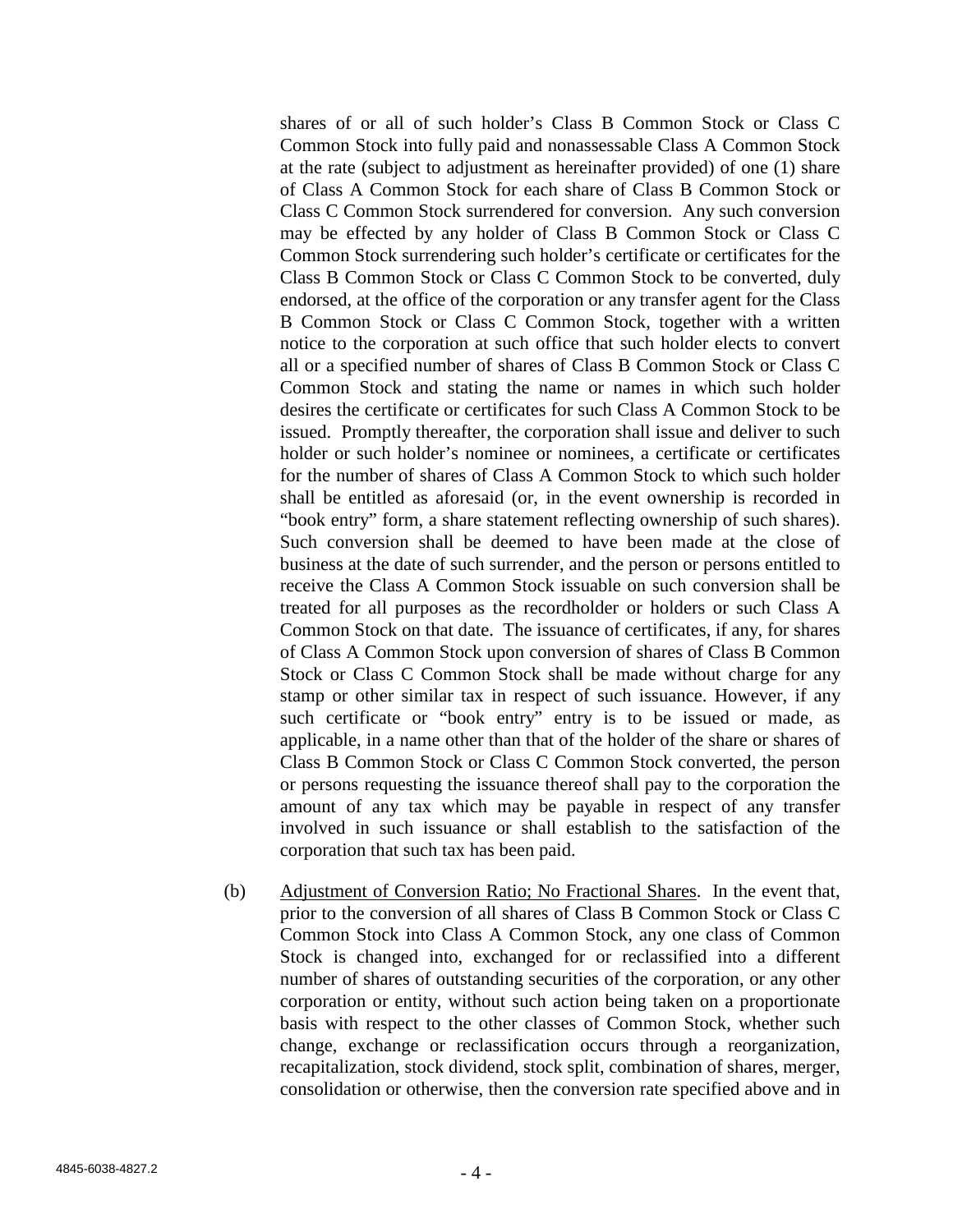clause  $(A)(4)(b)(iii)$  of this Article III shall be appropriately and equitably adjusted by the Board of Directors to reflect such action.

No fraction of a share of Class A Common Stock shall be issued on conversion of any Class B Common Stock or Class C Common Stock, but, in lieu thereof, the corporation shall pay in cash therefor the pro rata fair market value of any such fraction. Such fair market value shall be based, (i) in the case of securities traded on a national securities exchange, on the last sale price for such securities on the business day next prior to the date such fair market value is to be determined (or, in the event no sale is made on that day, on the last preceding date on which a sale was made on such exchange) or (ii) in the case of securities that are not traded on a national securities exchange, but that are traded in an over-the-counter market, on the last sales price for such securities on the business day next prior to the date such fair market value is to be determined (or, in the event no sale is made on that day, the average of the closing bid and asked prices for that day on the principal over-the-counter-market on which Class A Common Stock is traded) or (iii) in the event there is no public trading market for such securities, the fair market value on that day determined by a qualified independent appraisal expert in evaluating securities and appointed by the Board of Directors of the corporation. Any such determination of fair market value shall be final and binding on the corporation and each holder of Class A Common Stock, Class B Common Stock or Class C Common Stock.

### (4) Restrictions on Ownership or Transfer

- (a) Definitions. For purposes of this paragraph (A)(4), the following definitions shall apply:
	- (i) "Code" shall mean the Internal Revenue Code of 1986, as amended.
	- (ii) "Family Group" shall mean (1) Betty E. Quadracci, (2) the issue (within the meaning of Section 851.13 of the Wisconsin Statutes) of Betty E. Quadracci, (3) a spouse of an issue of Betty E. Quadracci, 4) a widow or widower of an issue of Betty E. Quadracci,  $(5)$  the estate of any individual described in  $(1)$ – $(4)$ ,  $(6)$ any trust created by will or inter-vivos for so long as the sole current beneficiaries of such trust are one or more individuals described in  $(1)-(4)$ ,  $(7)$  any entity for so long as such entity is wholly owned and controlled by any one or more individuals described in  $(1)-(4)$ ,  $(8)$  any entity described in Section 4947 $(a)(1)$ or (2) of the Code and (9) any entity to which contributions would be deductible under Sections 2522 or 2055 of the Code.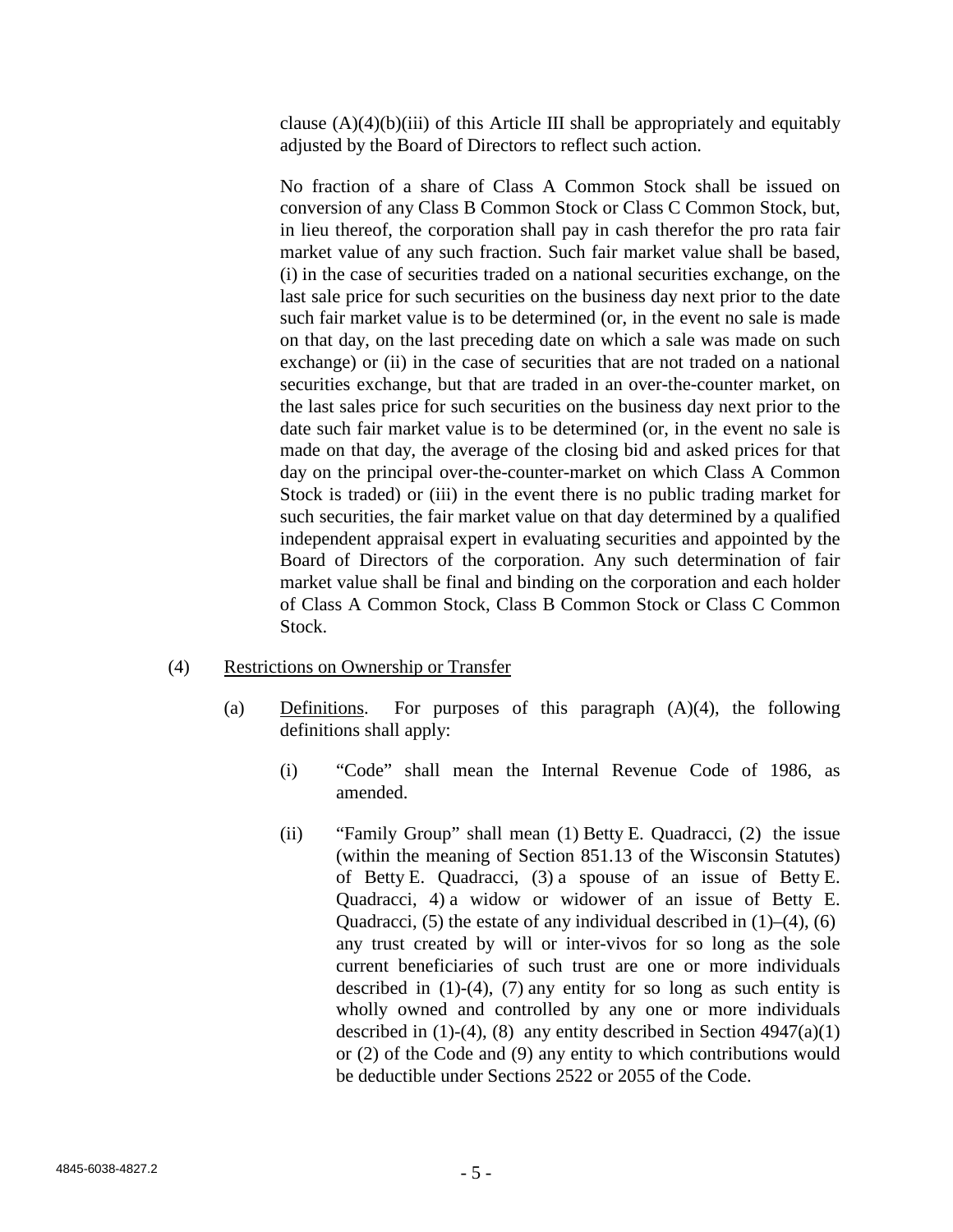- (iii) "Purchase Price" shall mean, per share of Class B Common Stock on a particular date, the last sales price of a share of the Class A Common Stock on such date on the national securities exchange on which the Class A Common Stock is then traded, or if no sales of Class A Common Stock occur on the date in question, on the last preceding date on which there was a sale on such exchange. If the Class A Common Stock is not listed on a national securities exchange, but are traded in an over-the-counter market, the Purchase Price shall mean the last sales price (or, if there is no last sales price reported, the average of the closing bid and asked prices) of a share of Class A Common Stock on such date, or on the last preceding date on which there was a sale of shares of Class A Common Stock on that market, will be used. If the Class A Common Stock is neither listed on a national securities exchange nor traded in an over-the-counter market, "Purchase Price shall mean the price most recently determined by a qualified independent appraisal expert in evaluating securities selected by the Board of Directors of the corporation to appraise the respective values of Class A Common Stock, Class B Common Stock and Class C Common Stock. If no independent appraisal has been done for the class of Common Stock in question within one (1) year prior to the date in question, then the Purchase Price shall be determined by agreement of the parties, failing which the parties shall submit the matter of valuation of the shares to an independent appraiser mutually agreed upon whose fees shall be shared equally by the corporation and the shareholder, and the decision of such appraiser shall be final and binding on all parties.
- (iv) "Transfer" shall mean any direct or indirect sale, gift, assignment or other transfer of any ownership or voting interest in any share of Common Stock, including, without limitation:
	- (1) any sale, contract to sell, sale by the holder of any option or contract to purchase, purchase of any option or contract to sell, grant of any option, right or warrant to purchase, loan or other direct or indirect transfer or disposal of: (a) any shares of Class B Common Stock or Class C Common Stock; (b) any securities convertible into or exercisable or exchangeable for shares of Class B Common Stock or Class C Common Stock; or (c) any shares of Class A Common Stock into which the shares of Class B Common Stock or Class C Common Stock are convertible; or
	- (2) entry into any swap or other arrangement (including contracting to sell, selling, transferring, granting any kind of option to purchase, making any short sale or otherwise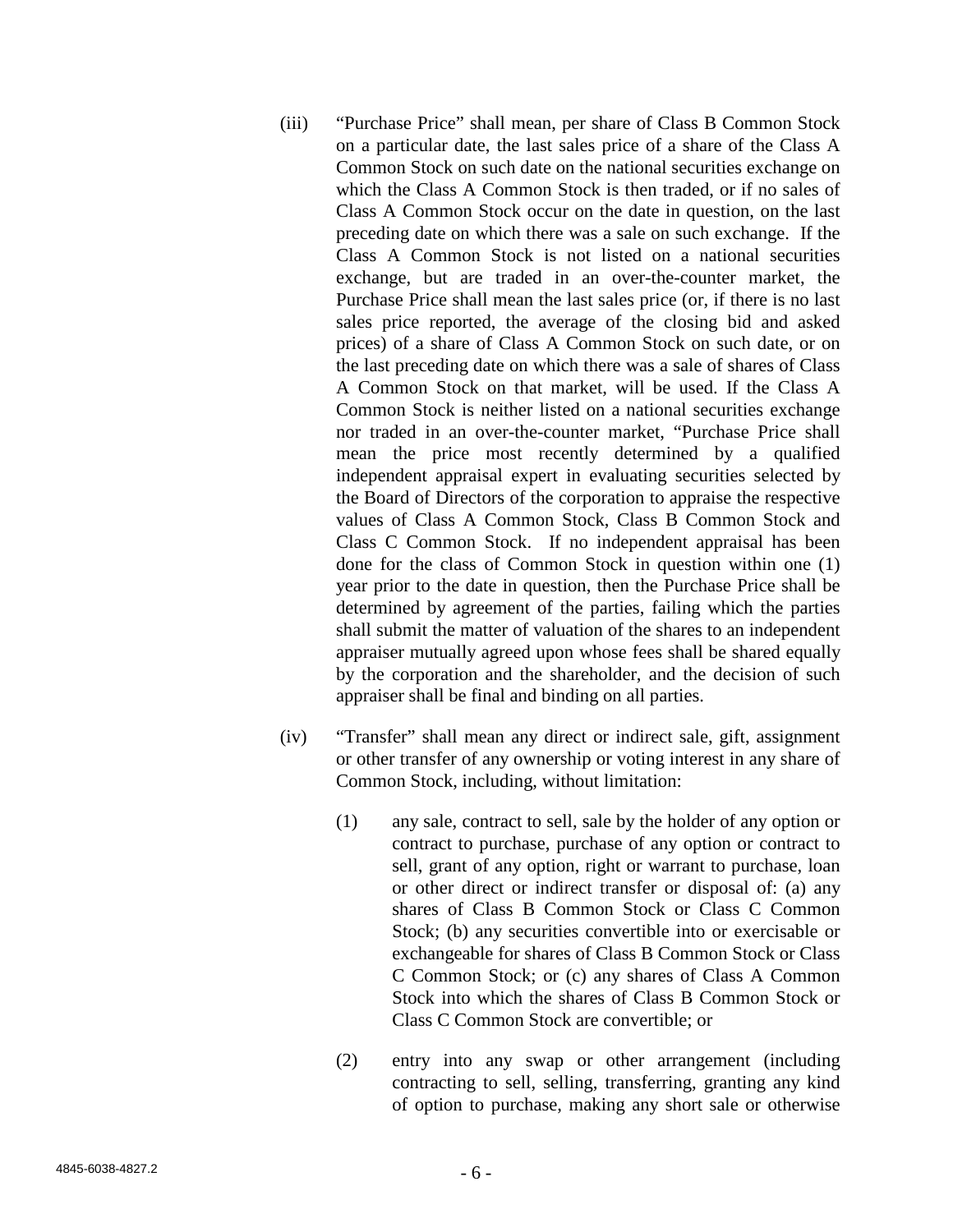disposing of any shares) that transfers to another, in whole or in part, any of the economic consequences of ownership of any shares of any class of Common Stock.

Notwithstanding the foregoing, "Transfer" shall not include

- (3) the classification of a share as marital property or community property under applicable state laws (so long as the transferor holder of shares in whose name the share is recorded on the records of the corporation retains sole and exclusive rights of management and control over the share), or a subsequent reassignment of the transferee spouse's marital or community interest back to the transferor holder;
- (4) any pledges; provided, however, unless and until a holder shall have notified the corporation in writing of such pledge, the corporation shall not be bound to recognize the interest of any pledgee in such share, and provided further that the pledgee shall acquire no rights in such share greater than the rights of the pledgor therein. No sale or other Transfer of a share pledged by a holder, upon foreclosure or other enforcement of such pledge, shall be valid or effective unless at least five days' advance notice of such sale or other Transfer shall have been given in writing to the corporation. The occurrence of such foreclosure sale or other Transfer pursuant to due notice to the corporation shall be subject to purchase under the option provided in subparagraph  $(A)(4)(b)(ii)$  of this Article III. If such share shall be purchased by the corporation pursuant to such subparagraph, then the Purchase Price shall be paid over to the pledgor, the pledgee and/or the foreclosure purchaser as their respective interests may appear;
- (5) any conversion of any shares of Class B Common Stock or Class C Common Stock into Class A Common Stock in accordance with the provisions of these Amended and Restated Articles of Incorporation;
- (6) the exchange or conversion of shares of Common Stock pursuant to any transaction consummated pursuant to the Wisconsin Business Corporation Law (or other then applicable state business corporation law) that is approved by the shareholders of the corporation; or
- (7) the giving of a revocable proxy or consent in response to a public proxy or consent solicitation pursuant to, and in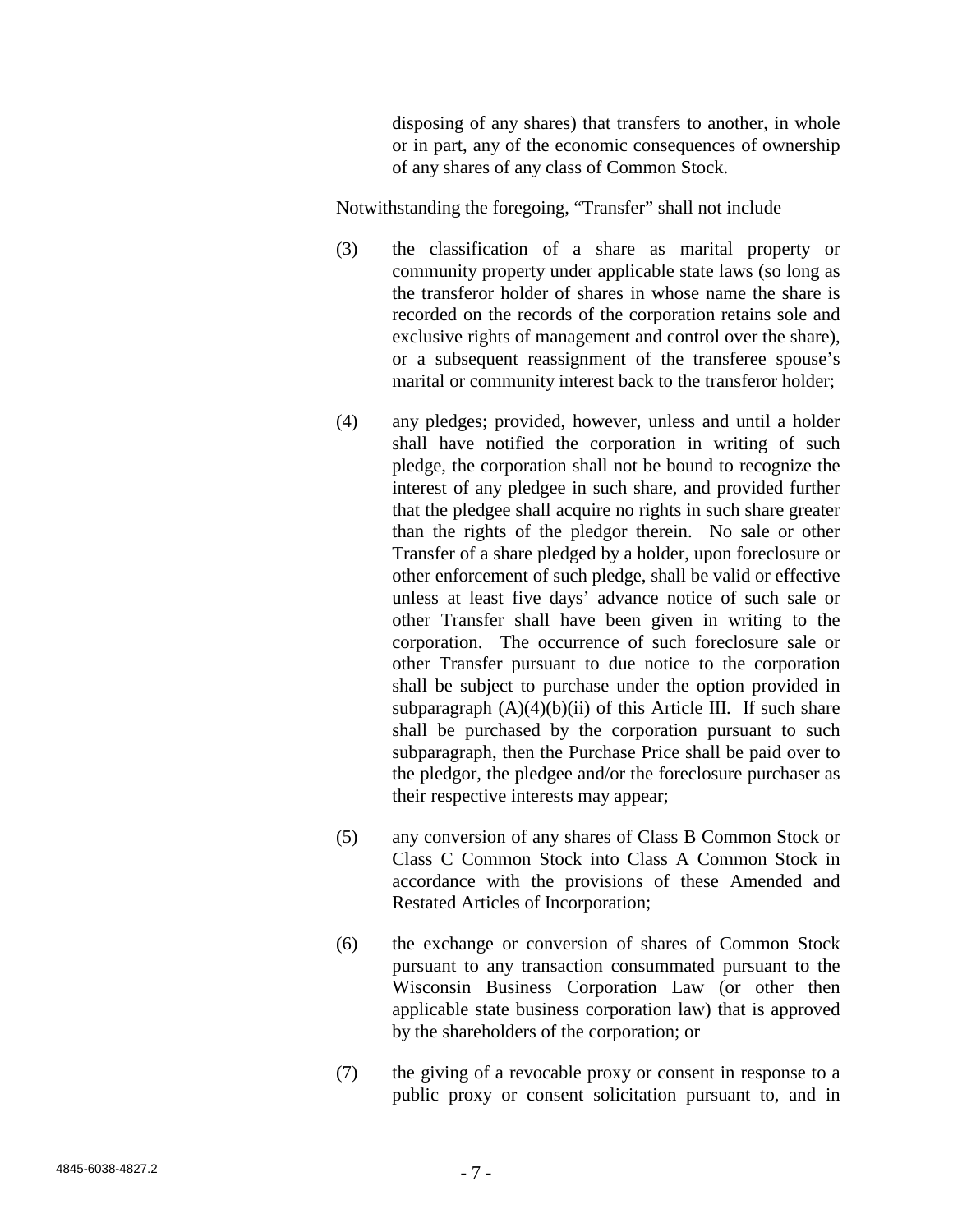accordance with, the applicable rules and regulations under the Securities Exchange Act of 1934, as amended.

- (b) Class B Common Stock. Shares of Class B Common Stock of the corporation may not be sold or otherwise Transferred except in accordance with the provisions of this subparagraph  $(A)(4)(b)$ .
	- (i) Certain Voluntary Transfers. Shares of Class B Common Stock may be Transferred by any holder to the corporation or to a member of the Family Group during lifetime or at death.
	- (ii) Certain Involuntary Transfers. Whenever a shareholder of Class B Common Stock has any notice or knowledge of any attempted, impending or consummated foreclosure sale or other involuntary Transfer of any of his, her or its Class B Common Stock (except for Transfers resulting from the death of a shareholder), whether by court order or otherwise, he, she or it shall give immediate written notice thereof to the corporation. Whenever the corporation has any other notice or knowledge of any such attempted, impending or consummated foreclosure sale or other involuntary Transfer, it shall give written notice thereof to the shareholder. In either case, the shareholder agrees to disclose forthwith to the corporation all pertinent information in his, her or its possession relating thereto. For a period of fifteen (15) days after the receipt by the corporation or the giving by the corporation of such notice, the corporation shall have the right (the "Option") to elect to purchase all or any portion of such Class B Common Stock at the Purchase Price as of the date of such notice, and shall signify its acceptance by written notice to that effect to the shareholder or recordholder. Failing such notice, or to the extent that the notice shall specify for purchase less than the entire number of shares of such Class B Common Stock, the Option shall lapse. If there are any shares of Class B Common Stock not purchased by the corporation pursuant to the Option, the unpurchased shares of Class B Common Stock shall be automatically converted pursuant to clause  $(A)(4)(b)(iii)$ .
	- (iii) Automatic Conversion. Upon any Transfer in violation of this subparagraph (A)(4)(b), each share of Class B Common Stock so Transferred shall be and be deemed to be, without further deed or act on the part of any holder or transferee, immediately and automatically converted into fully paid and nonassessable Class A Common Stock at the rate (subject to adjustment as provided above) of one (1) share of Class A Common Stock for each share of Class B Common Stock, and stock certificates, if any, formerly representing outstanding shares of Class B Common Stock shall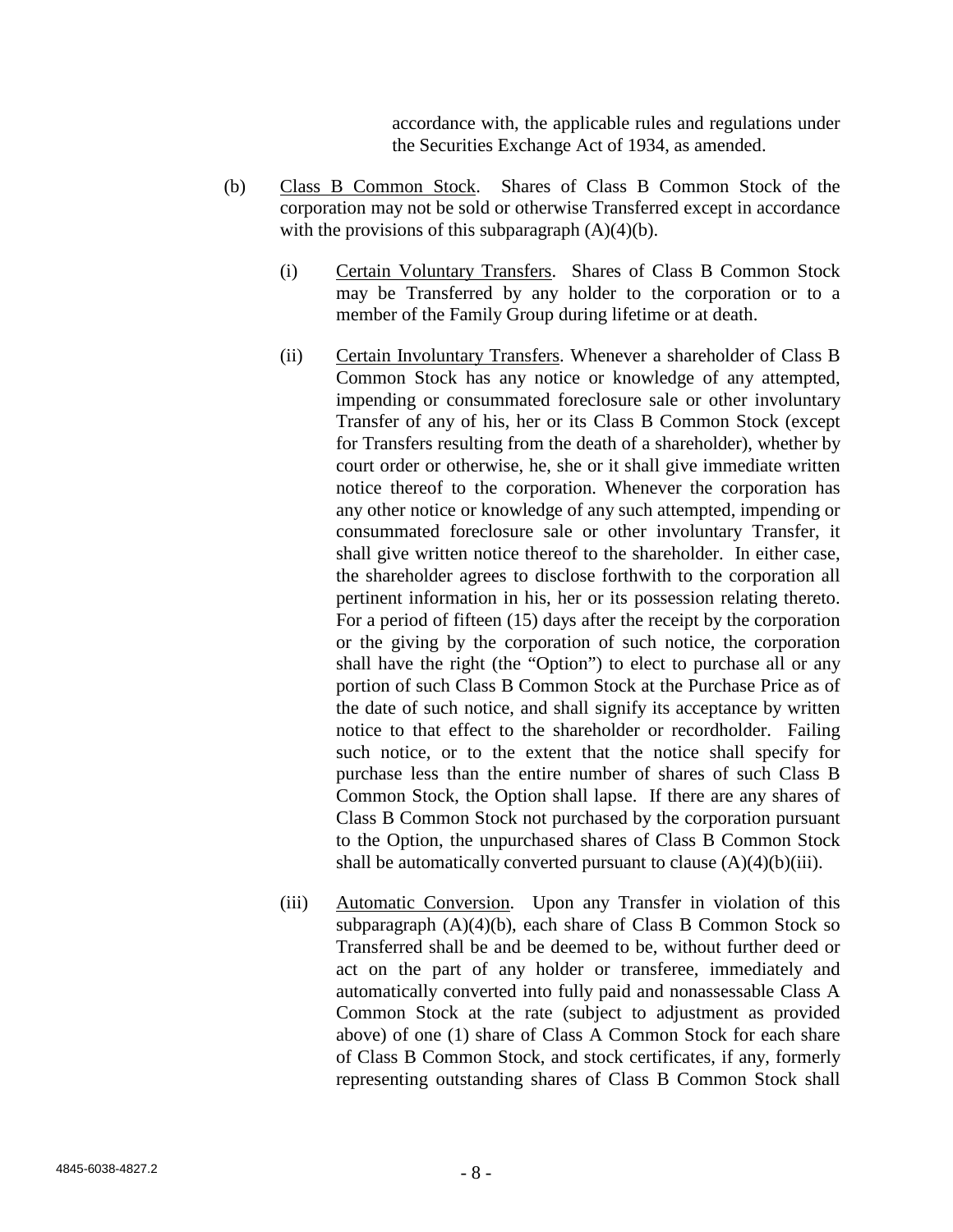thereupon and thereafter be deemed to represent a like number of shares of Class A Common Stock.

(iv) Legend. Any certificate for shares of Class B Common Stock shall bear a conspicuous legend on its face reading as follows:

> "The shares of Common Stock represented by this certificate may not be Transferred (as such term is defined in the Amended and Restated Articles of Incorporation of this corporation and which term includes, without limitation, the entering into of a swap or short sale or other arrangement that transfers any of the economic consequences of ownership of the shares) to any person who does not meet the qualifications and requirements set forth in subparagraph (A)(4)(b) of Article III of the Amended and Restated Articles of Incorporation of this corporation, and no such person who receives the shares represented by this certificate in connection with a Transfer is entitled to own or to be registered as the record holder of the shares of Common Stock represented by this certificate. Each holder of this certificate, by accepting the certificate, accepts and agrees to all of the foregoing."

> In the case of uncertificated shares, an appropriate notice containing the applicable Transfer restrictions shall be sent to the holder thereof and noted in the corporation's stock transfer records.

- (c) Class C Common Stock. Shares of Class C Common Stock may not be owned, sold, pledged, encumbered or otherwise Transferred or disposed of except in accordance with the provisions of this subparagraph  $(A)(4)(c)$ .
	- (i) Ownership. Shares of Class C Common Stock shall be owned only by (1) the Quad/Graphics, Inc. Tax Credit Stock Ownership Plan or any successor thereto which otherwise meets the requirements of the following clause (2); and (2) any other employee benefit plan as defined in Section (3) of the Employee Retirement Income Security Act of 1974, as amended, which is intended to satisfy the qualification requirements of Section 401 of the Internal Revenue Code of 1986, as amended.
	- (ii) Repurchase Rights. Each holder of Class C Common Stock shall have the continuous right to have the Class C Common Stock held by such holder repurchased by the corporation for cash or its equivalent at the Purchase Price. A holder of Class C Common Stock desiring to exercise the repurchase rights hereunder shall first give written notice thereof to the secretary of the corporation stating (1) the holder's intent to exercise the repurchase rights; (2) the number of shares to be repurchased by the corporation; and (3)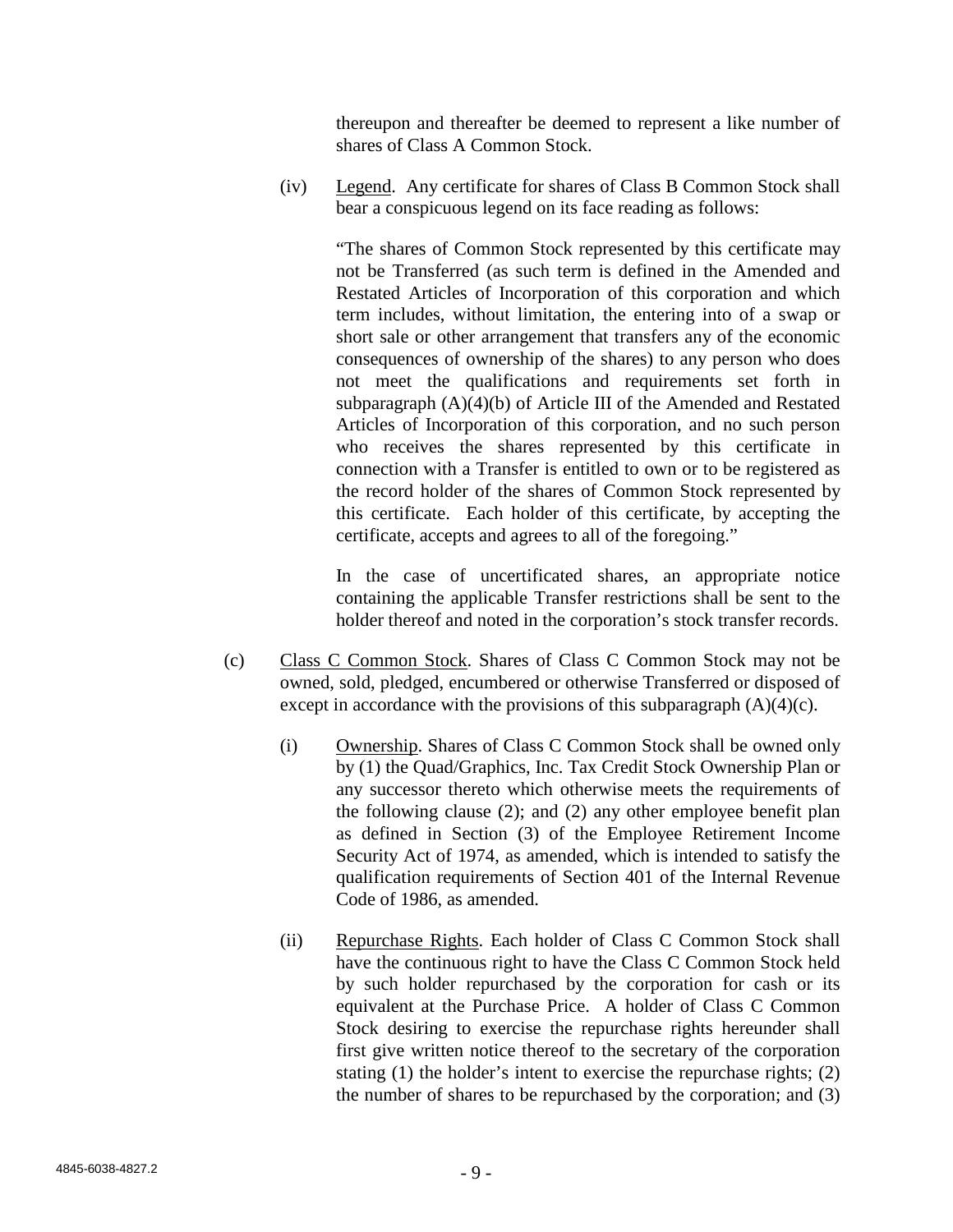the date of the proposed repurchase (which shall not be less than ninety (90) days after receipt of such written notice by the corporation). Such written notice shall be accompanied by the certificate or certificates representing the Class C Common Stock to be repurchased, duly endorsed, together with executed stock transfer instruments sufficient to effect the repurchase of said Class C Common Stock.

- (iii) Repayment in the Event a Repurchase Limitation Applies. In the event the corporation is unable to pay the full amount of the Purchase Price for all shares tendered because of limitations imposed by the Wisconsin Statutes or by any loan or similar agreement to which it is party, then the corporation shall promptly pay the maximum amount which may be used for the repurchase of the Class C Common Stock under the most restrictive of the applicable limitations upon such repurchase, applying such payments pro rata in the event of more than one tendering holder. Certificates representing all shares which remain unpurchased shall be returned to the holders thereof as soon as practicable thereafter, and the holders shall be entitled thereafter to again exercise their rights of repurchase.
- (iv) Legend. Any certificate for shares of Class C Common Stock shall bear a conspicuous legend on its face reading as follows:

"The shares of Common Stock represented by this certificate may not be Transferred (as such term is defined in the Amended and Restated Articles of Incorporation of this corporation and which term includes, without limitation, the entering into of a swap or short sale or other arrangement that transfers any of the economic consequences of ownership of the shares) to any person who does not meet the qualifications and requirements set forth in subparagraph (A)(4)(c) of Article III of the Amended and Restated Articles of Incorporation of this corporation, and no such person who receives the shares represented by this certificate in connection with a Transfer is entitled to own or to be registered as the record holder of the shares of Common Stock represented by this certificate. Each holder of this certificate, by accepting the certificate, accepts and agrees to all of the foregoing."

In the case of uncertificated shares, an appropriate notice containing the applicable Transfer restrictions shall be sent to the holder thereof and noted in the corporation's stock transfer records.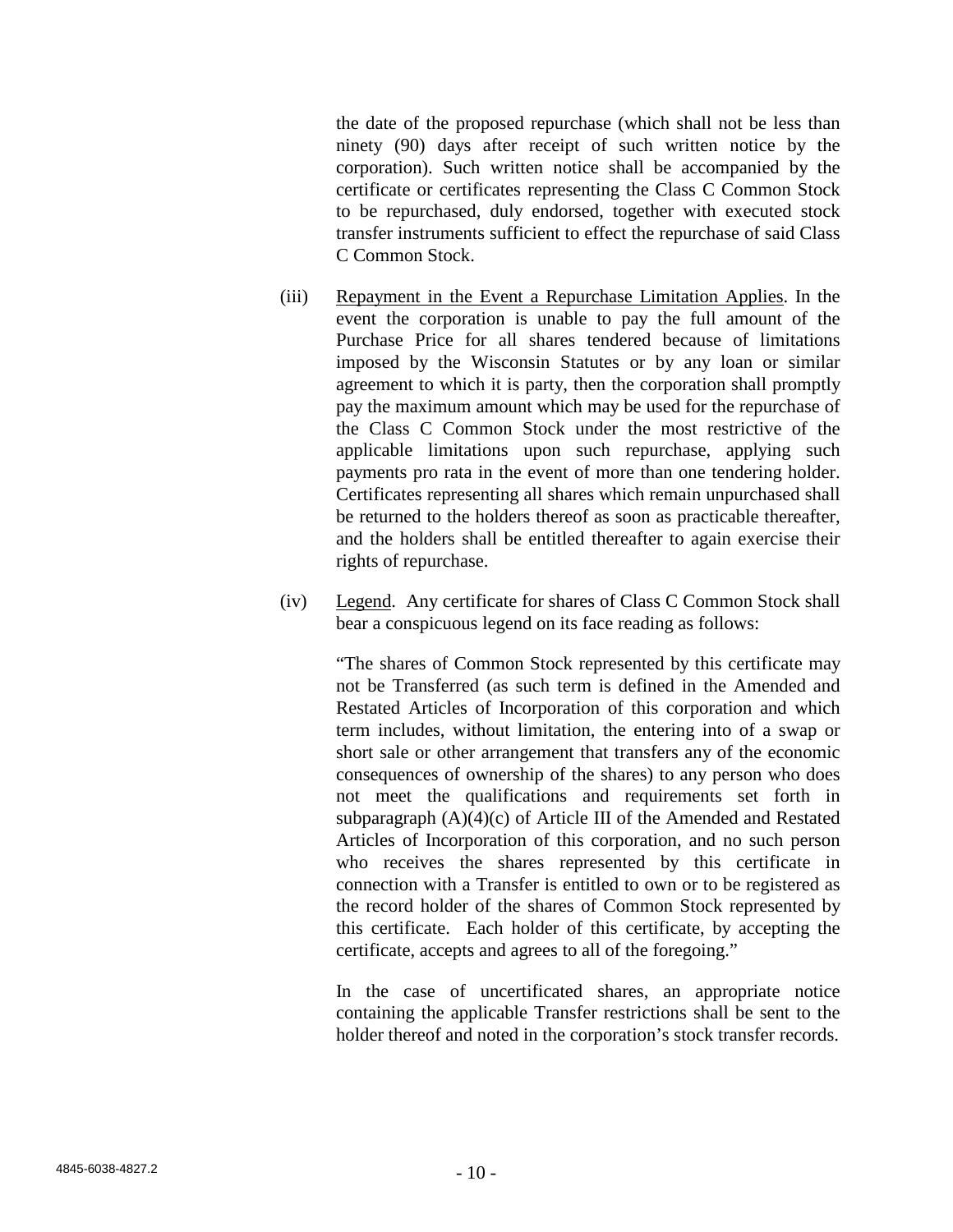### (B) Preferred Stock

- (1) The Board of Directors is authorized, subject to limitations prescribed by the laws of the State of Wisconsin and the provisions of this Section (B) of Article III, to provide for the issuance of Preferred Stock from time to time in one or more series with such distinctive serial designations as may be stated or expressed herein or in the resolution or resolutions providing for the issue of such shares adopted from time to time by the Board of Directors, to establish or change the number of shares to be included in each such series and to fix the designation, relative rights, preferences and limitations of the shares of each such series. The authority of the Board of Directors of the corporation with respect to each series shall include, but not be limited to, determination of the following:
	- (a) The number of shares constituting that series and the distinctive designations of that series;
	- (b) The dividend rate or rates on the shares of that series and/or the method of determining such rate or rates and the timing of dividend payments on the shares of such series;
	- (c) Whether and to what extent the shares of that series shall have voting rights;
	- (d) Whether the shares of that series shall be convertible into shares of stock of any other series, and, if so, the terms and conditions of such conversion, including the price or prices and the rate or rates of conversion and the terms of adjustment thereof;
	- (e) Whether or not the shares of that series shall be redeemable, and, if so, the terms and conditions of such redemption, including the date or dates upon or after which they shall be redeemable and the amount per share payable in case of redemption, which amount may vary under different conditions and at different redemption dates;
	- (f) The rights of the shares of that series in the event of any voluntary or involuntary liquidation, dissolution or winding up of the corporation;
	- (g) The obligation, if any, of the corporation to retire shares of that series pursuant to a sinking fund; and
	- (h) Any other relative rights, preferences and limitations of that series.

Except as to the particulars set forth above which may be fixed by the Board of Directors in its discretion and which may vary between different series, all shares of Preferred Stock shall be of equal rank and shall be identical. The shares of each series shall be identical in all respects to all other shares of the same series.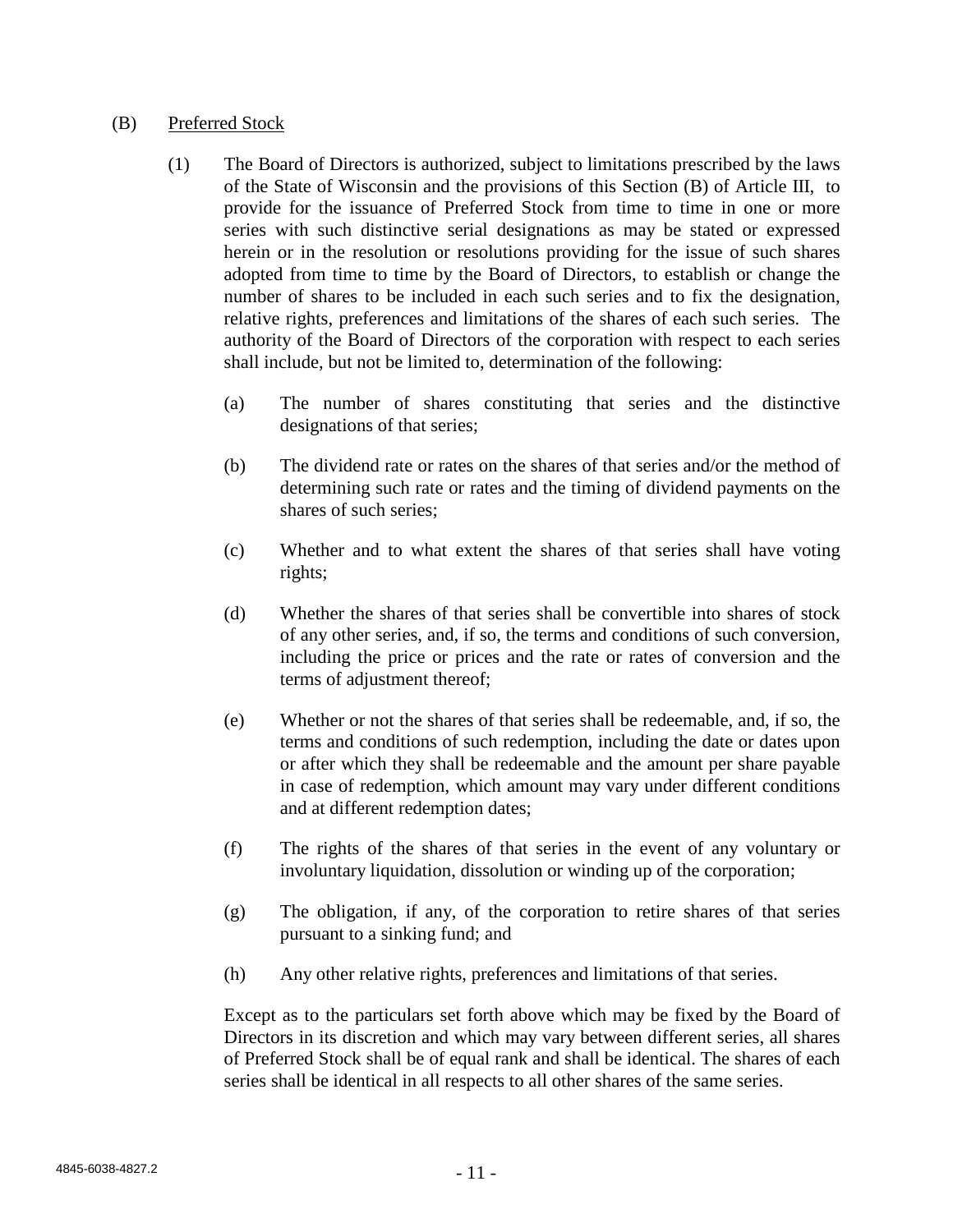- (2) To the extent permitted by law, any shares of the Preferred Stock retired by purchase, redemption, through conversion or through the operation of any sinking fund account for the purchase or redemption of shares, shall thereafter have the status of authorized but unissued shares of the Preferred Stock, and may thereafter be reissued as part of the same series or may be reclassified and reissued by the Beard of Directors in the same manner as any other authorized but unissued shares of the Preferred Stock.
- (3) In the event of any voluntary or involuntary liquidation, dissolution or winding up of the affairs of the corporation, the holders of shares of each series of Preferred Stock shall be entitled to receive out of the assets of the corporation in money or money's worth the preferential amount, if any, specified in the particular series for each share at the time outstanding together with all accrued but unpaid dividends thereon, before any of such assets shall be paid or distributed to holders of the Common Stock. The holders of the Preferred Stock shall have no rights to participate with the holders of the Common Stock in the assets of the corporation available for distribution to shareholders in excess of the preferential amount, if any, fixed for such Preferred Stock. The consolidation or merger of the corporation with or into any other corporation or corporations or the merger of any other corporation or corporations into the corporation, pursuant to the laws of Wisconsin and of any other applicable state, shall not be deemed a liquidation, dissolution or winding up of the affairs of the corporation within the meaning of the foregoing provisions of this paragraph.
- (4) Preferred Stock shall be entitled to only such voting rights as are fixed by the Board of Directors pursuant to paragraph (B)(l)(c) of this Article III.
- (C) Preemptive Rights

Except as may be granted in a written agreement with the corporation, no holder of any stock of the corporation shall have any preemptive or preferential rights or other subscription rights nor be entitled as of right to purchase or subscribe for any part of the unissued stock of the corporation or of any additional stock issued by reason of any increase of authorized capital stock of the corporation or other securities whether or not convertible into stock of this corporation.

(D) Liquidation

In the event of any voluntary or involuntary liquidation, dissolution or winding up of the affairs of the corporation, after there shall have been paid to or set aside for the holders of Preferred Stock the full preferential amounts, if any, to which they are entitled, the holders of outstanding shares of the Common Stock shall be entitled to receive pro rata, according to the number of shares held by each, the remaining assets of the corporation available for distribution.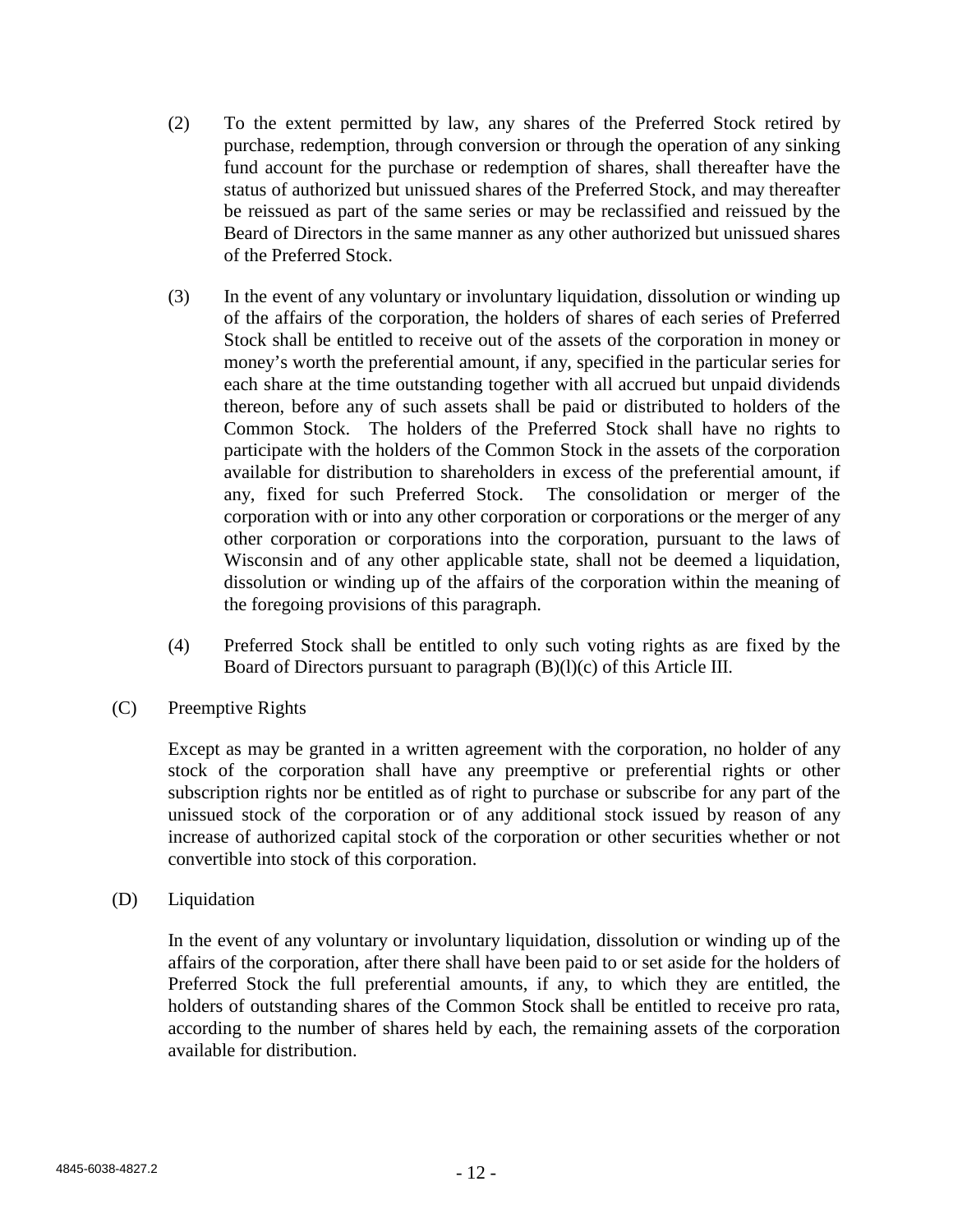### (E) Reserved Shares

The corporation shall at all times reserve and keep available, solely for the purpose of issuance upon conversion of shares of Class B Common Stock and Class C Common Stock, such number of shares of Class A Common Stock as shall be issuable upon the conversion of all of such then outstanding shares of Class B Common Stock and Class C Common Stock; provided, however, that nothing contained herein shall be construed to preclude the corporation from satisfying its obligations in respect of the conversion of the outstanding shares of Class B Common Stock and Class C Common Stock by delivering purchased shares of Class A Common Stock that are then being held as treasury stock. If any shares of Class A Common Stock required to be reserved for purposes of conversion hereunder require registration with or approval of any governmental authority under any Federal or state securities law before being issued upon conversion, the corporation will use its best efforts to cause such shares to be duly registered or approved, as the case may be. The corporation will endeavor to list the shares of Class A Common Stock required to be delivered upon conversion prior to such delivery upon each national securities exchange, if any, upon which the outstanding Class A Common Stock is then listed at the time of such delivery.

(F) No Liability

In connection with any Transfer or conversion of any shares of any class of Common Stock pursuant to or as permitted by the provisions of this Article III, or in connection with the making of any determination referred to in this Article III, neither the corporation nor any director, officer, employee or agent of the corporation shall be liable in any manner for any action taken or omitted in good faith.

#### **ARTICLE IV**

The registered office of the corporation is located in Dane County, Wisconsin and the address of such registered office is 8040 Excelsior Drive, Suite 400, Madison, WI 53717, and the name of its registered agent at such address is Corporation Service Company.

### **ARTICLE V**

### (A) General Powers, Number, Classification and Tenure of Directors

The general powers, number, classification, tenure and qualifications of the directors of the corporation shall be as set forth in Sections 3.01 and 3.02 of Article III of the Bylaws of the corporation (and as such Sections shall exist from time to time). Such Sections 3.01 and 3.02 of Article III of the By-Laws, or any provision thereof, may only be amended, altered, changed or repealed by the affirmative vote of shareholders holding at least sixty-six and two-thirds percent (66-2/3%) of the voting power of the then outstanding shares of all classes of stock of the corporation generally possessing voting rights in the election of directors, considered for this purpose as a single class; provided, however, that the Board of Directors, by resolution adopted by the Requisite Vote (as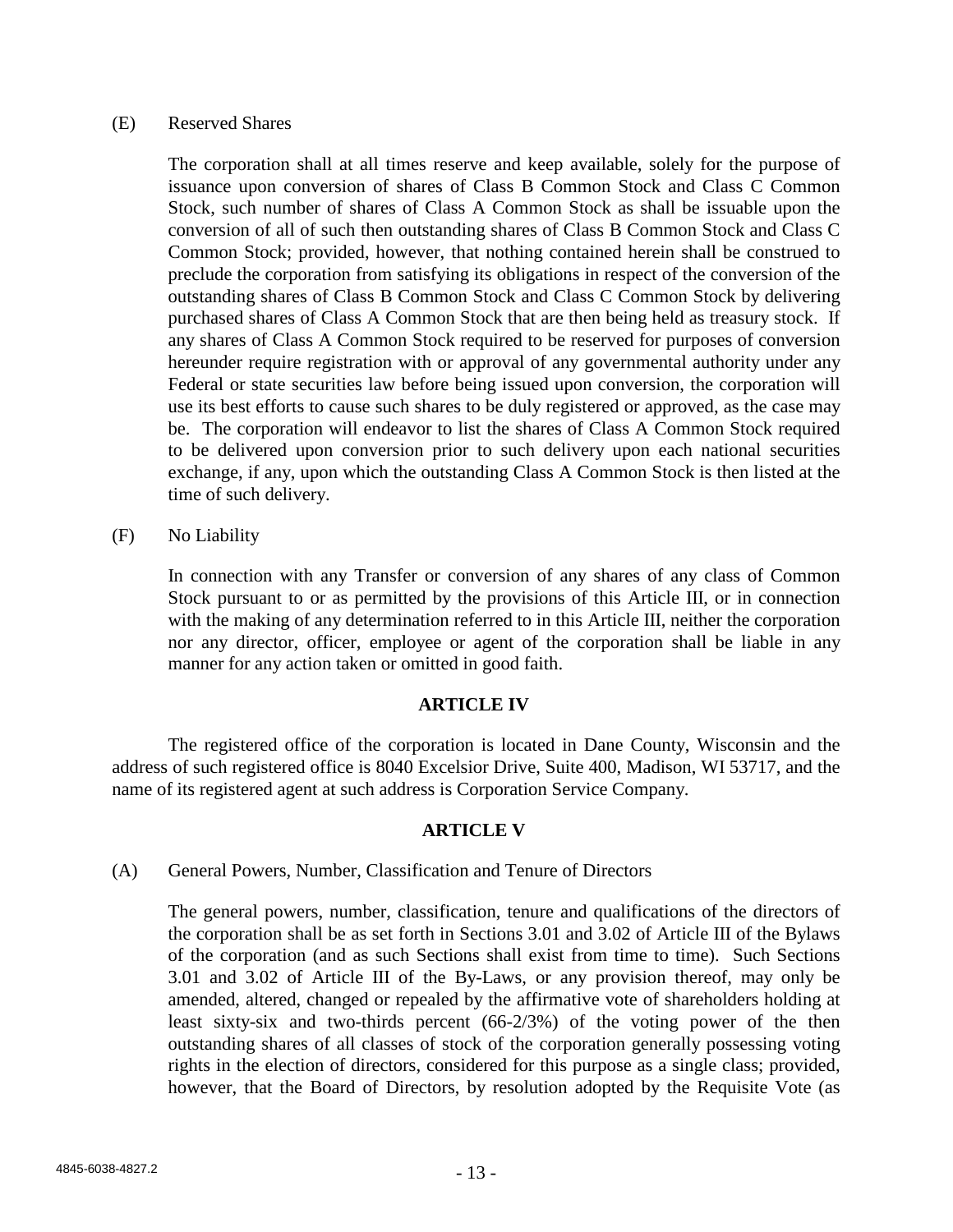hereinafter defined), may amend, alter, change or repeal Sections 3.01 and 3.02 of Article III of the Bylaws, or any provision thereof, without a vote of the shareholders. As used herein, the term "Requisite Vote" shall mean the affirmative vote of at least two-thirds of the directors then in office plus one director, but in no case more than all of the directors then in office.

### (B) Removal of Directors

Any director may be removed from office, but only for Cause (as hereinafter defined) by the affirmative vote of holders of at least sixty-six and two-thirds percent (66-2/3%) of the voting power of the then outstanding shares of stock of the voting group of shareholders that elected the director to be removed; provided, however, that if the Board of Directors by resolution adopted by the Requisite Vote shall have recommended removal of a director, then the shareholders may remove such director from office without Cause by a majority vote of such outstanding shares. As used herein, "Cause" shall exist only if the director whose removal is proposed (i) has been convicted of a felony by a court of competent jurisdiction and such conviction is no longer subject to direct appeal or (ii) has been adjudged by a court of competent jurisdiction to be liable for willful misconduct in the performance of his or her duties to the corporation in a matter which has a material adverse effect on the business of the corporation and such adjudication is no longer subject to direct appeal.

### (C) Vacancies

Any vacancy occurring in the Board of Directors, including a vacancy created by the removal of a director or an increase in the number of directors, shall be filled by the affirmative vote of a majority of the directors then in office, although less than a quorum of the Board of Directors; provided, however, that if the vacant office was held by a director elected by a voting group of shareholders, only the remaining directors elected by that voting group shall fill the vacancy. For purposes of this Article V, a director elected by directors to fill a vacant office pursuant to this Section (C) shall be deemed to be a director elected by the same voting group of shareholders that elected the director(s) who voted to fill the vacancy. Any director elected pursuant to this Section (C) shall serve until the next election of the class for which such director shall have been chosen and until his or her successor shall be elected and qualified.

### (D) Preferred Stock Voting for Directors

Notwithstanding the foregoing or any provisions of the corporation's Bylaws, whenever the holders of outstanding shares of one or more series of Preferred Stock are entitled to elect a director or directors of the corporation separately as a series or together with one or more other series pursuant to a resolution of the Board of Directors providing for the establishment of such series, the election, term of office, removal and filling of vacancies in respect of such director or directors shall be governed by the resolution of the Board of Directors so providing for the establishment of such series and by applicable law.